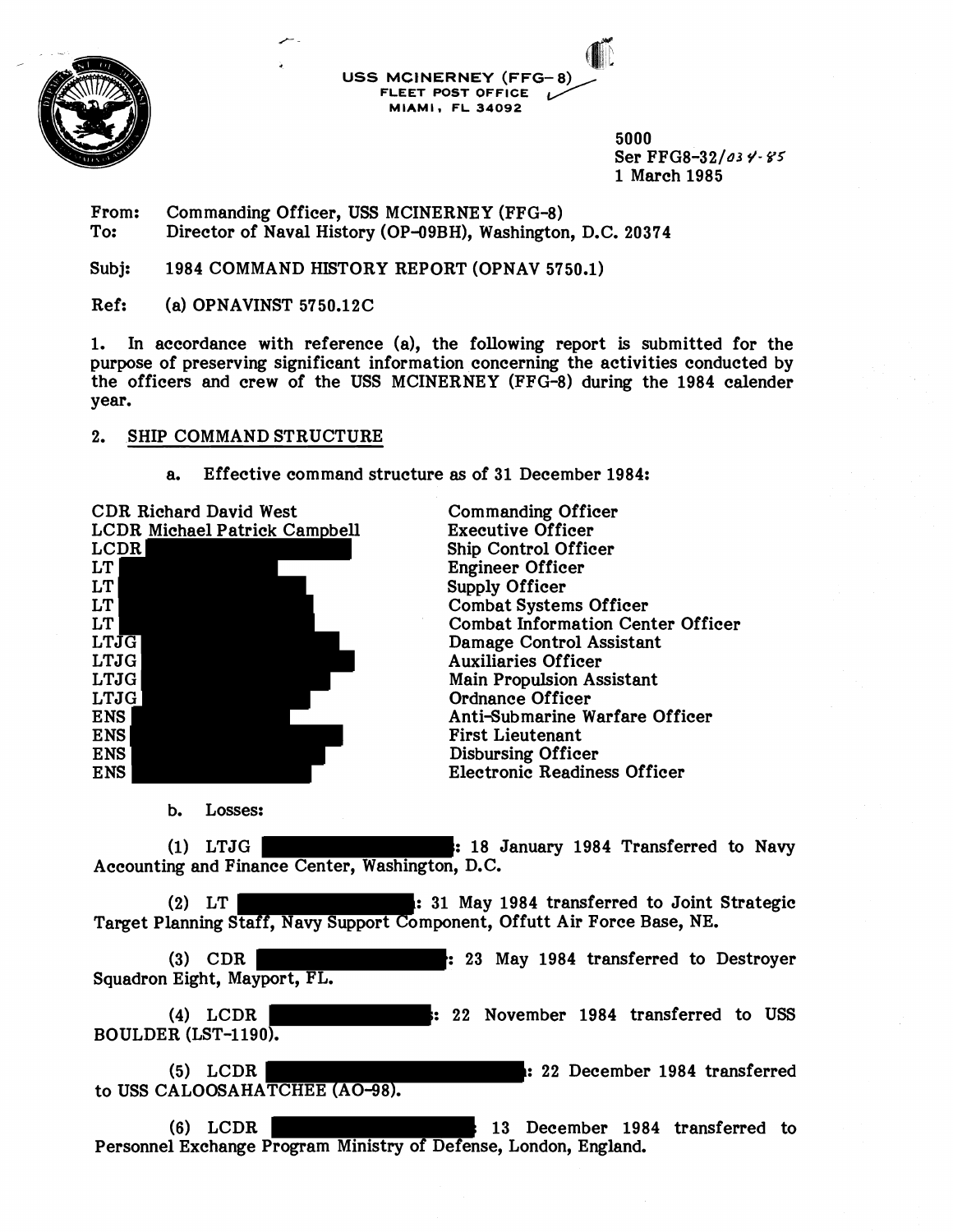$(7)$  CWO4  $\qquad \qquad$  : 13 December 1984 transferred to NAVCAMSLANT Radio Transmitting Facility, Annapolis, Maryland.

Gains:

(1) ENS : 1 January 1984 received from Fleet Antisubmarine Warfare Training Center Atlantic, Norfolk, VA.

(2) CDR Richard David West: 15 May 1984 received from Office of the Chief of Naval Operations, Deputy Chief Plans and Policy, Washinton, D.C.

(3) LCDR : 11 November 1984 received from Surface Warfare Department Head School, Newport, RI.

(4) LT : 11 November 1984 received from Surface Warfare Department Head School, Newport, RI.

(5) LCDR Michael Patrick Campbell: 3 December 1984 received from Office of the Secretary of the Navy, Director of White House Liaison, Washington, D. C.

(6) ENS : 12 December 1984 received from Limited Duty Officer/Chief Warrant Officer Indoctrination School, Pensacola, FL.

3. Historical Narrative. United States Ship MCINERNEY (FFG-8) remained inport Mayport Naval Station, Mayport, Florida until 3 January 1984 at which time USS MCINERNEY got underway and proceeded up the St. Johns River to a Jacksonville Shipyards incorporated drydock, in downtown Jacksonville, for hull preservation. USS MCINERNEY remained in drydock until 23 January at which time she got underway and proceeded down the St. Johns River to Mayport Naval Station. On 26 January USS MCINERNEY transitted to Weapons Station Charleston for a major onload of all ammunition on 27-28 January and then returned to Naval Station Mayport on 29 January.

From 13-17 February USS MCINERNEY was underway in the Jacksonville Operations area for a Mobility Training Team and the Combat Systems Ship's Qualification test. On February 20-21 MCINERNEY underwent a Training Readiness Examination in preparation for Refresher Training at FTC Guantanamo Cuba in March.

On 2-8 March MCINERNEY transitted to the Southern Puerto Rican Operations area. MCINERNEY conducted exercises with USS AMERICA (CV-66) prior to entering port at Naval Station Roosevelt Roads, Puerto Rico. From 9-12 March MCINERNEY was underway in the southern Puerto Rican operations area where it conducted two successful exercise missile shoots on 11 March. USS MCINERNEY spent the night of 12 March in Roosevelt Roads and commenced a transit to Charlotte Amelie, St. Thomas, U.S. Virgin Islands for a port visit from 14-16 March. On the 16th MCINERNEY got underway and proceeded to Naval Station Guantanamo Bay, Cuba where MCINERNEY commenced Refresher Training from 23 March until 13 April.

Following Refresher Training MCINERNEY transitted to Limon, Costa Rica for a port visit from 16-19 April as part of Project Handclasp in Cental America. MCINERNEY next transitted to Tela, Honduras and conducted a port visit, in conjunction with Project Handclasp, from 21-25 ApriL From 25 April to 3 **May**  MCINERNEY transitted to Mayport Naval Station. In the course of the transit MCINERNEY conducted special drug enforcement operations with an embarked Coast Guard Law Enforcement Agency Team. On 1 May a suspected drug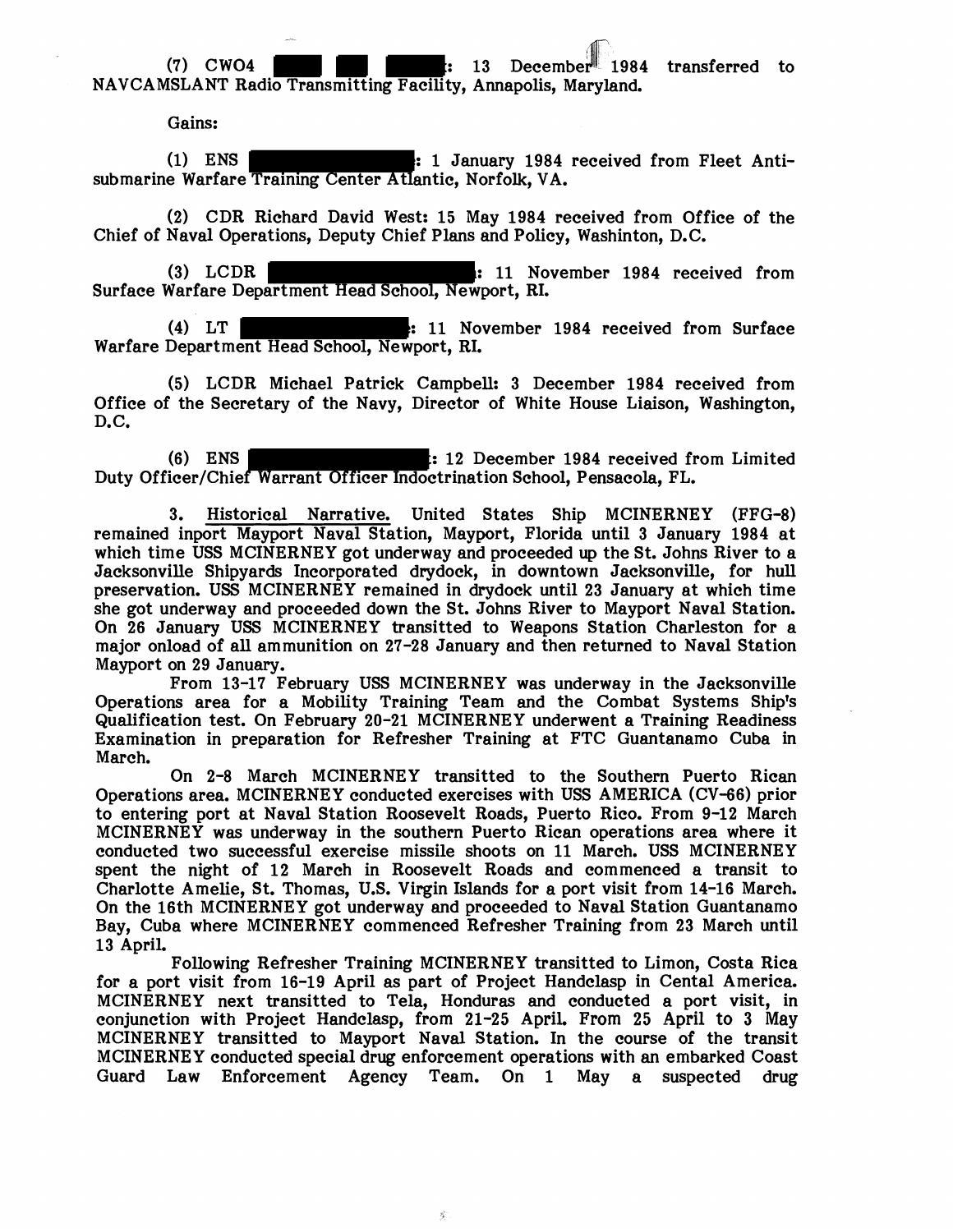boat was spotted, searched and seized by the Team and taken to Miami, PL.

Upon arrival in Mayport, MCINERNEY commenced an Intermediate Maintenance Availability period until 25 June. During that Period USS MCINERNEY had the MK-15 Close In Weapons System installed. On 23 May MCINERNEY held a Change of Command Ceremony.

On 25-27 June MCINERNEY was underway in the Jacksonville Operations area for a sea trials. From 27 June until 17 July MCINERNEY was inport prior to getting underway for COMPTUEX 3-84.

From 17-29 July MCINERNEY was a participant an COMPTUEX 3-84. During this time USS MCINERNEY conducted numerous gunnery exercises and successfully fired an exercise torpedo on 24 July and test fired the new CIWS sytem.

USS MCINERNEY conducted Sea Trials/Family Cruise on 10 August. USS MCINERNEY participated in READEX 2-84 from 21 August until 7 September in the Puerto Rican operating areas. During READEX MCINERNEY conducted two successful STANDARD missile firings against drones.

Upon return to Naval Station Mayport, USS MCINERNEY entered a Preoverseas Movement period for leave and final preparations. On 28-29 September MCINERNEY conducted a tropical evasion sortie from Mayport Naval Station.

On 5 October USS MCINERNEY got underway for Middle East Forces Deployment 1-85 which is scheduled to end 5 April 1985. On 6 October MCINERNEY joined USS JOHN HANCOCK (DD-981) for a transit to Ponta del Gada, Azores, and arrived for a brief stop for fuel on 13 October and then continued the transit to Rota Naval Base, Rota, Spain arriving on 15 October. Prom 15-17 October MCINERNEY remained inport Rota receiving final stores and Sixth Fleet briefings prior to getting underway for the next leg of the transit to the anchorage off Port Said, Egypt. MCINERNEY and JOHN HANCOCK arrived at the anchorage on 22 October. After completion of the 15 hour transit of the Suez Canal, MCINERNEY anchored off Port Suez and conducted a turnover with USS JULIUS A. PURER (FFG-6) and chopped to Commander Middle East Forces. Following the turnover MCINERNEY and JOHN HANCOCK transitted to Djibouti, Republic of Djibouti and conducted a brief stop for fuel on 27 October. From 27-31 October, MCINERNEY in company with JOHN HANCOCK transitted to the Persian Gulf.

From 31 October until 18 November USS MCINERNEY conducted Persian Gulf Surveillance Operations under the operational command of Commander Middle East Forces. On 18 November USS MCINERNEY commenced a transit to Karachi, Pakistan arriving on 20 November for a port visit until 24 November. From 24-27 November MCINERNEY returned to the Persian Gulf conducting an underway replenishment with the USS PLATTE (AO-186) on 26 November in the Northern Arabian sea. From 27 November to 1 December MCINERNEY remained on patrol in the Persian Gulf.